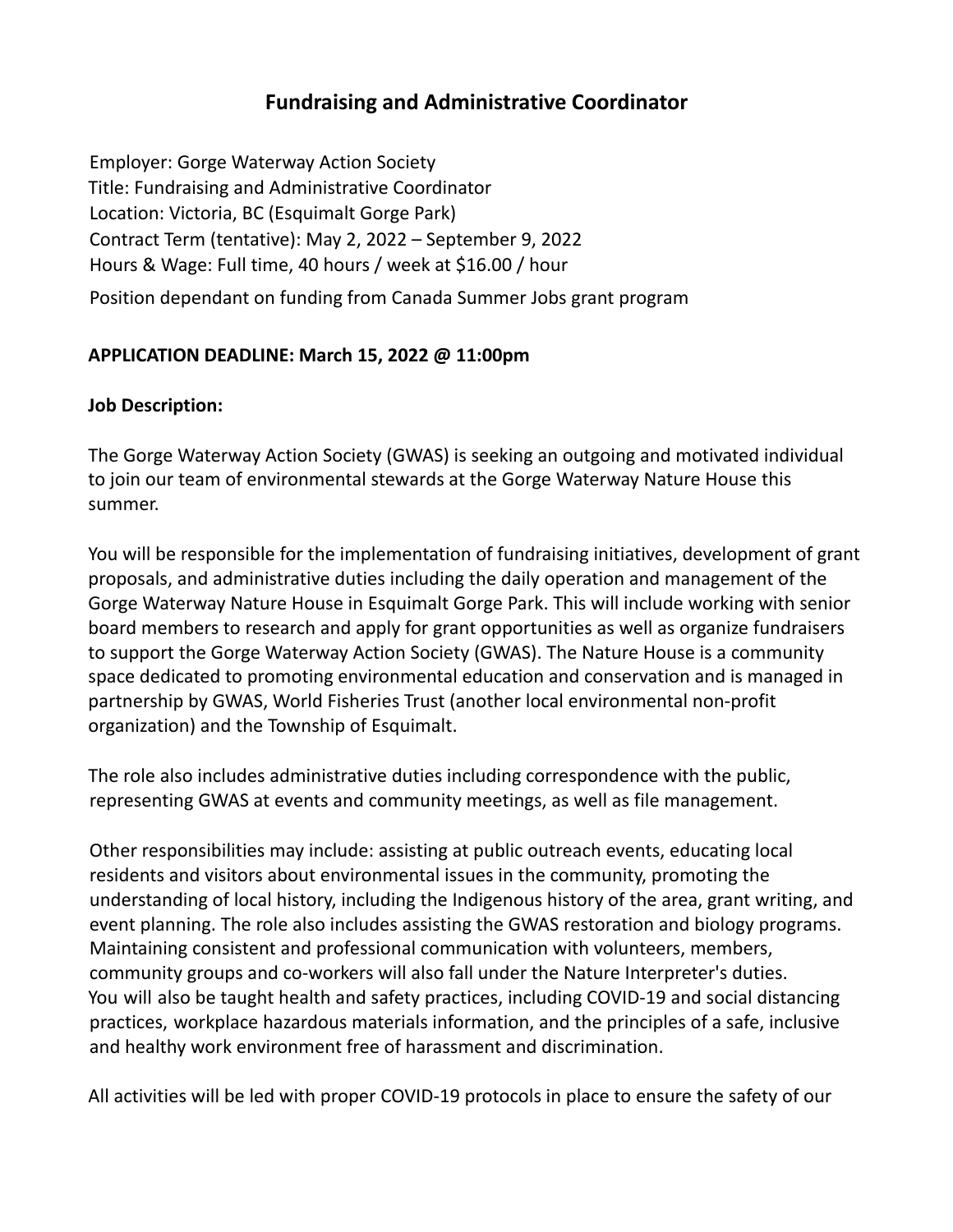staff and the public.

## **Qualifications**

Education field of study: biology, ecological restoration, geography, environmental studies, earth and ocean sciences, business or a related field;

### **Assets**

Experience in the following is not required, but considered an asset:

- Grant writing;
- Event planning;
- Environmental education;
- Public outreach / presentations;
- Correspondence with the public;
- Collaborating with ENGO networks and First Nation communities;
- Volunteer recruitment, training, management and retention;
- Biology, restoration, conservation, stewardship related fields;
- Developing online content;
- Working with youth and student groups;
- Delivering education programs;
- Coastal biodiversity, marine animals, and ecology;
- Local common flora and fauna (both native and invasive) in terrestrial, freshwater, and marine ecosystems.

# **Eligibility**

To be eligible, applicants must:

- be between 15 and 30 years of age at the start of the employment;
- be a Canadian citizen, permanent resident, or person to whom refugee protection has been conferred under the *Immigration and Refugee Protection Act* for the duration of the employment; and
- have a valid Social Insurance Number at the start of employment and be legally entitled to work in Canada in accordance with relevant provincial or territorial legislation and regulations.

### **About Us**

GWAS is a registered charity dedicated to the preservation and enhancement of the Gorge Waterway. Historically, GWAS assisted in cleaning up the Gorge Waterway. Today, our primary focus is youth-focused environmental education and community outreach through our operation of the Gorge Waterway Nature House. Our aim is to engage and educate the general